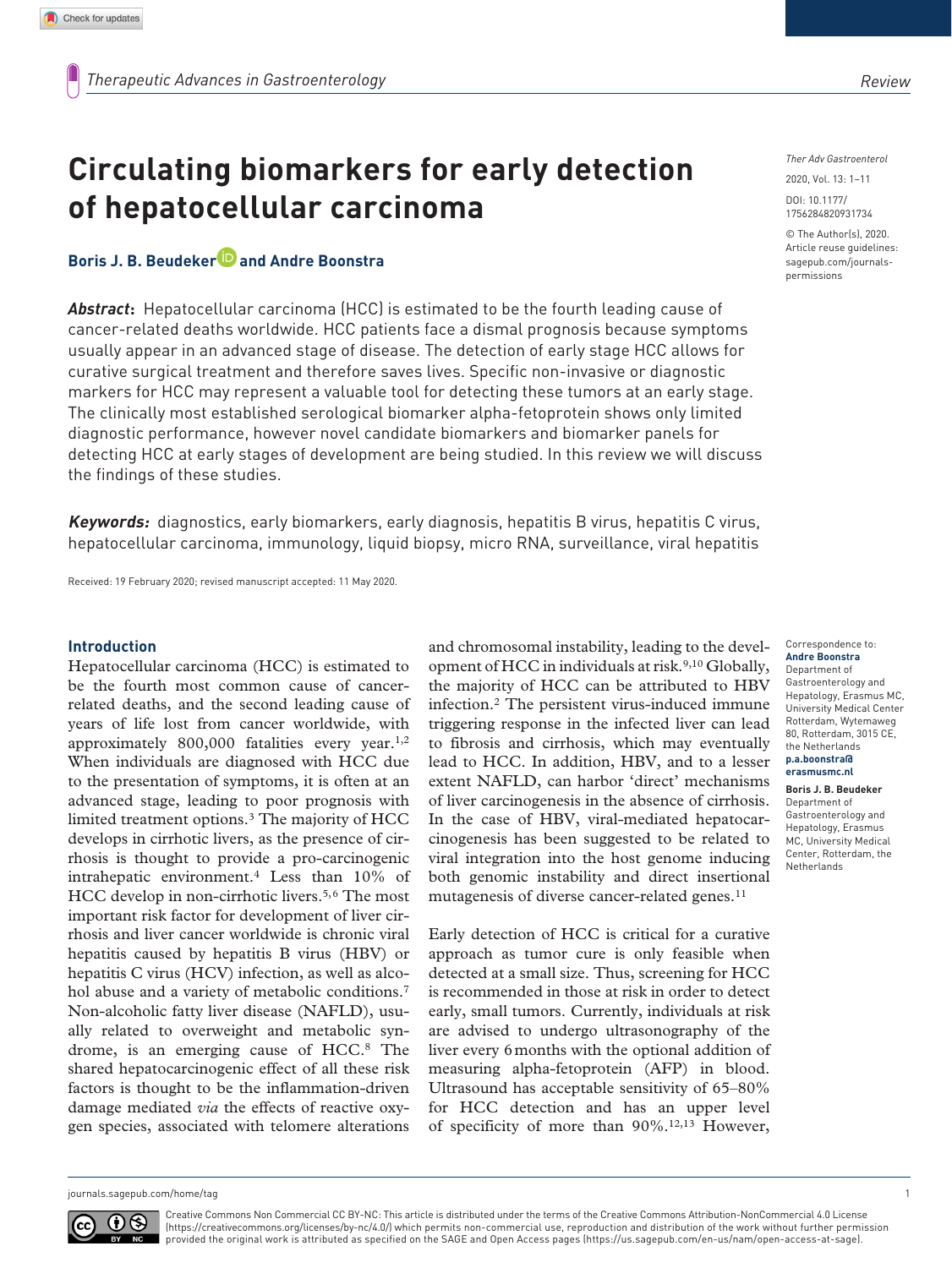tumor size and body habit significantly affect the sensitivity of ultrasound in detecting HCC. Sensitivity ranges from 42% for lesions smaller than 1cm to 90% for tumors of larger size such as those in advanced stage HCC. Early stage tumors are smaller and thus more difficult to detect, particularly in patients with nodular cirrhotic livers or obesity. Beyond its sensitivity for nodule detection, ultrasound screening represents a rather cumbersome process for patients. Despite the non-invasiveness of the test, patients need to be fasting for the procedure and it demands medical appointment times. In addition, ultrasound is dependent on operator expertise, not always yielding the same level of sensitivity or specificity. Therefore, routine HCC screening by ultrasound is often not implemented properly making patients with HCC more likely to be diagnosed at late stages.14–16 Detection of early stage HCC has a more favorable disease prognosis, because patients are more likely to benefit from tumor resection, liver transplantation, or tumor ablation.17 In order to reduce morbidity and mortality from HCC there is a clear need for non-invasive, quantifiable biomarkers that identify the early stages of HCC, thereby allowing the implementation of more efficient and cost-effective surveillance strategies. An ideal biomarker for early HCC detection must fulfill certain criteria: it must be specific for HCC, minimally invasive to detect, simple to process, cost-effective, and superior to currently used HCC biomarkers. It must have good detection performance [sensitivity; specificity; area under the receiver operator curve (AUC)] and yield consistent results across genders, different ethnic groups, and underlying liver diseases. Numerous studies have been conducted that evaluate a broad range of novel biomarkers in blood for their ability to detect and predict the early stages of HCC. However, only a few have achieved enough accuracy to be recommended as optional by international societies.<sup>18-21</sup> In this review, we will discuss the findings of studies that we believe represent the most advanced biomarkers and report their performance for detecting early stage HCC.

#### **AFP, AFP-L3, Des-**γ**-carboxyprothrombin and the GALAD model**

AFP is the only serological biomarker which is clinically used as a diagnostic and prognostic marker for HCC and recommended by some international guidelines.18–21 However, the potential of AFP in

the early detection of HCC is sub-optimal as serum levels show a wide variation in sensitivity and specificity due to elevated levels of AFP in disorders, such as viral hepatitis, cholangiocarcinoma, metastatic colon cancer and other tumors.<sup>22</sup> Application of AFP as a biomarker for determining HCC before the actual HCC diagnosis by imaging has been examined.23,24 When determined up to 12months before visual confirmation, the sensitivity using an AFP cut-off of  $>$ 20 ng/ml was only 3%, whereas a cut-off of  $\geq$ 200ng/ml resulted in a sensitivity of 43%.23,24 Although the performance of AFP has low sensitivity and specificity, clinical practice may still benefit from the use of this marker as it can improve the diagnostic sensitivity of ultrasound for early stage HCC compared with the use of ultrasound alone.<sup>24,25</sup>

Lectin-binding AFP-3 (AFP-L3) is a glycoform of AFP, and the ratio of AFP-L3 to total AFP has also been reported as a candidate serological biomarker for HCC. An AFP-L3 ratio higher than 35% increases the specificity to 100% for HCC in patients with serum AFP levels of 10–200ng/ml.26 Moreover, some studies have shown AFP-L3 levels to be increased in patients 3–18months before the tumor is detectable *via* imaging.<sup>24,27</sup> A recent study by Choi *et al.* reported that 6months prior to detection by imaging, the combination of AFP-L3 and AFP levels was able to detect HCC with a sensitivity of 66% and a specificity of 85%.24 Interestingly, even 12months before HCC could be detected by imaging, the combination of the two serum markers had a sensitivity of 55% and a specificity of 81% to detect early stage HCC. These numbers were obtained in a study in predominantly chronic HBV patients with cirrhosis.<sup>24</sup> In the same study, des-γcarboxyprothrombin [DCP, also known as prothrombin induced by vitamin K absence-II (PIVKA-II)], was also included for the detection of early stage HCC. DCP is a non-functional prothrombin produced by HCC.28,29 It was previously described to improve the diagnostic performance of AFP, and is included in the Japanese guidelines since 2015 for HCC surveillance and diagnosis, as one of the components of an algorithm.30 A Japanese study that included 1377 patients at all stages of HCC concluded that DCP was not superior to AFP in detecting small tumors, but it performed better than AFP for larger HCCs.31 A study by Lok *et al.* with 24 early stage HCC patients showed that DCP complemented AFP levels in detecting HCC up to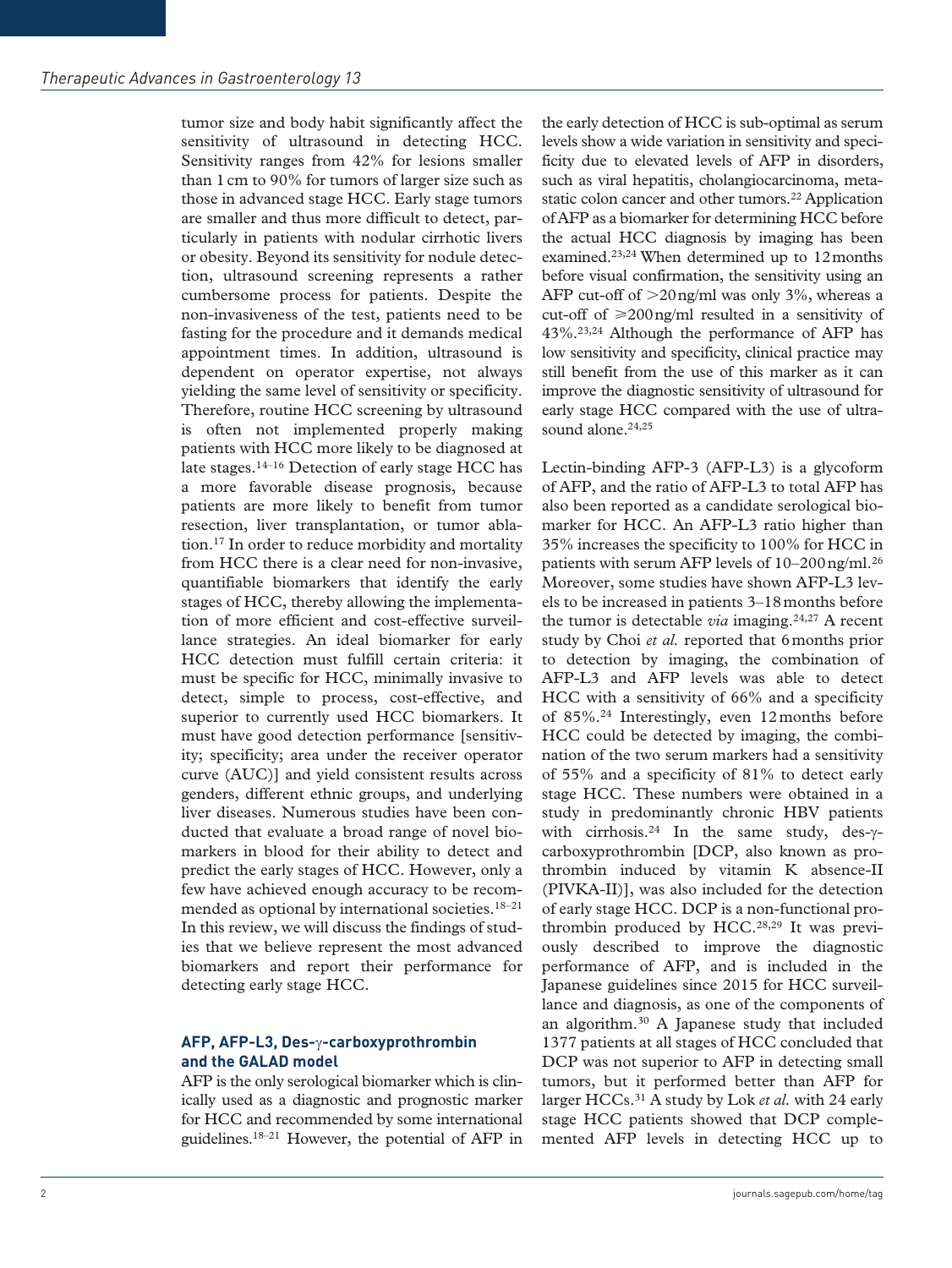12months before the tumor was visible by imaging in HCV associated HCC (sensitivity and specificity of  $73\%$  and  $71\%$  at month  $-12$ , and  $86\%$  and  $69\%$  at month -6, respectively).<sup>23</sup> Importantly, Choi *et al.* showed that combining DCP, AFP, and AFP-L3 did not improve the surveillance performance over AFP and AFP-L3 alone.24 These studies were well designed and the difference in outcome underlines the complexity of HCC heterogeneity.

A further sophistication of the use of the three biomarkers (AFP, DCP, AFP-L3) for detection of early stage HCC came with the inclusion of gender and age as additional parameters into a prediction model, called the GALAD model.<sup>32</sup> The GALAD score was validated and compared with ultrasound in a large multicenter cohort of HCC patients with various underlying diseases, like HBV and HCV infections or alcohol abuse.<sup>33-35</sup> In subgroup analyses of patients with early HCC, Yang *et al.* reported that the sensitivity and specificity of the two methods were comparable (sensitivity GALAD 0.92 *versus* ultrasound 0.92, and specificity GALAD 0.79 *versus* ultrasound 0.79).<sup>33</sup> The diagnostic performance of the GALAD score to detect early stage HCC was validated in large trials performed in the United Kingdom (sensitivity 80%, specificity 90%), Japan (sensitivity 82%, specificity 82%), Germany (no data reported due to small sample size) and a multi-center cohort of the National Cancer Institute Early Detection Research Network (EDRN) in the USA (79% sensitivity, 79% specificity).33,36 The performance of the GALAD model for detecting early stage HCC is good and it may even detect HCC before detection by imaging. The addition of age and gender makes it outperform the combination of the serological markers AFP, AFP-L3, and DCP. Inclusion of ultrasound readings in the model (GALADUS) further improves the performance for early HCC detection with a sensitivity of 88% and a specificity of 94% in the EDRN cohort.<sup>33</sup>

#### **Protein biomarkers for early detection of HCC**

In an effort to further improve the early detection of HCC many studies have evaluated the performance of other highly diverse candidate protein biomarkers. However, thus far, none of these candidate HCC biomarkers have been adopted in clinical practice or recommended by large

professional hepatology societies, underlining the complexity and challenges faced in biomarker development. However, different approaches aimed at discovering proteins more abundantly expressed by tumors than by normal tissue resulted in the identification of a number of promising candidate molecules that have been suggested as potential biomarkers for early stage HCC, as will be discussed in the following.

Glypican-3 is one of the proteins that has been found to be highly expressed by the HCC tumor, and can also be detected in serum.<sup>37</sup> A recent meta-analysis reported that this transmembrane protein could not discriminate HCC from liver cirrhosis patients, however it did improve the utility of AFP in diagnosing late stage HCC.38 Insufficient data is available on whether circulating glypican-3 can be used to detect early stage HCC.

The search for novel candidate HCC biomarkers has also made use of the knowledge acquired from other types of cancer research; such biomarker proteins include squamous cell carcinoma antigen (SCCA) and antibodies against SCCA,39–41 osteopontin,42–46 Golgi protein 73,47 Heat shock protein 27<sup>48</sup> Dickkopf-1,<sup>49</sup> anti-Ku86,<sup>50,51</sup> lamin B1,51 vimentin,51,52 aldo-keto reductase family-1 member B10 (AKR1B10),<sup>53</sup> and fucosylated kininogen.54 These markers have been explored for the diagnosis of early stage HCC. The circulating proteins anti-Ku86, osteopontin, Dickkopf-1, and Golgi protein 73 have been shown to outperform the sensitivity of AFP for detecting early  $HCC^{43,45,47,55,56}$  but no large trials have validated these results, and, to our knowledge, only osteopontin has been examined for detection of HCC prior to their detection by imaging. A pilot prospective study, including 22 Asian patients who developed HCC during follow-up, detected elevated osteopontin levels 12 months before diagnosis by imaging.<sup>43</sup> The same research group continued their study in a large heterogeneous cohort of Europeans, and found that the combination of osteopontin and AFP identified patients at high-risk for HCC up to 2years before diagnosis.57 An interesting and recent multicenter study from Asia demonstrated that AKR1B10 serum levels detected early stage HCC with a sensitivity of 61% and a specificity of 86% for discriminating early stage HCC from chronic hepatitis B and liver cirrhosis controls. The combination of AKR1B10 with AFP showed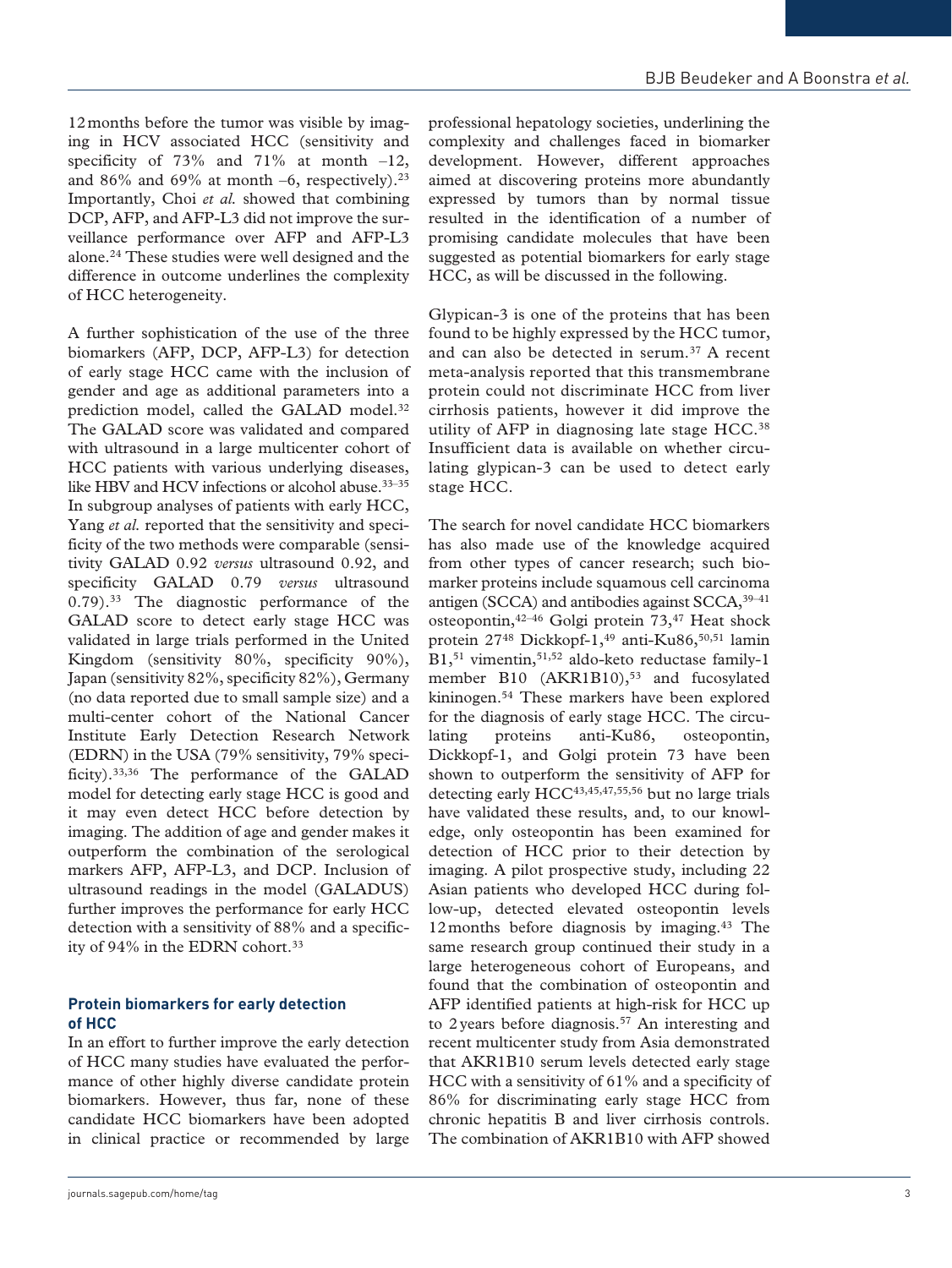a comparable diagnostic performance (62% sensitivity and 87% specificity).<sup>53</sup> Although these results were exciting, the early stage HCC cohort was relatively small, and therefore it is important to reproduce these findings in a larger cohort of Asian patients, as well as in non-Asian patients.

The fact that no single protein is able to accurately diagnose or predict the future development of a tumor illustrates the complexity and heterogeneity of HCC development. This process of hepatocarcinogenesis is further marred by different tumor-produced proteins in different etiologies of liver disease, as well as inflammatory biomarkers differing according to the underlying liver process that originally led to HCC. Most studies compare the performances of AFP levels with the novel candidate biomarker proteins. However, comparable with the GALAD model, another study aimed to improve their existing HCC detection model of AFP, age, gender, alkaline phosphatase, and alanine aminotransferase by the addition of fucosylated kininogen. This panel of parameters demonstrated an impressive AUC of 0.97 (95% confidence interval 0.94– 1.00) in a subgroup of 113 patients (29 early stage AFP-negative HCC *versus* 84 cirrhotic patients).<sup>54</sup> Cross-validation of this interesting data is needed as these multi-parameter statistical models require large sample sizes to account for overfitting.<sup>58</sup> In conclusion, the above-mentioned candidate biomarkers are still in experimental phases and currently no evidence has been provided that they surpass the utility of ultrasound or the GALAD model in diagnostic performance. Large biomarker studies are needed to show whether these markers complement existing diagnostics.

#### **Inflammatory biomarkers for early detection of HCC**

One can also envisage that dysplastic lesions consisting of transformed liver cells modulate the micro-environment of the liver at early stages of the process, resulting in quantifiable changes in certain markers. Examples of events that are likely to occur are the release of bio-active molecules in dysplastic or small tumor lesions that modulate the behavior and secretion of surrounding cells in a paracrine manner (Figure 1). In addition, recognition of the tumor cells by leukocytes followed by activation and infiltration of other immune cells is a likely scenario. This process to sense transformed cells is known as immunosurveillance

and has been well-described for many tumors. As a consequence, cytokines and chemokines induced upon recognition of the dysplastic or cancerous lesion may be found in serum or plasma.

In a recent study, we identified a series of immune markers detected in plasma of patients with HCV that could predict the development of *de novo* HCC, even when some cases occurred up to 2years after blood collection, in subjects who were negative by ultrasound at the time of blood sampling. This immune signature was markedly different from matching controls comprising HCV patients who did not develop HCC in the same time period. The serum immune markers included, among others, soluble proteins such as monokine induced by interferon-gamma (MIG), interleukin (IL)-22 and IL-3, which are immunomodulatory molecules, as well as vascular endothelial growth factor (VEGF) and TNF related apoptosis inducing ligand (TRAIL), which are related to vascular formation and apoptosis modulation.59,60 Interestingly, this subsequent change in immune parameters could be quantified regardless of the ongoing inflammation secondary to HCV infection. The utility of TGF-β as a potential biomarker for HCC development has also been reported; serum levels of TGF-β are associated with HCC development $61$  and were reported to predict the development of HCVassociated HCC in a subgroup of patients.62 No data is available on the possible use of serum TGF-β as a biomarker for early stage HCC.

#### **MicroRNA and epigenetic markers for early detection of HCC**

MicroRNAs (miRNA) are non-coding RNAs of about 22 nucleotides in length that function as regulatory RNAs for both natural and malignant processes. MiRNAs can be detected in serum as well as in vesicles, and numerous studies have determined the utility of miRNA serum levels for the detection of a variety of tumors.<sup>63</sup> MiRNAs regulate up to one-third of the cellular functions *via* RNA silencing and post-transcriptional regulation of gene expression, $64$  and are also involved in controlling processes, such as liver fibrosis, cell differentiation, and tumorigenesis.<sup>65</sup> During early cancer development, abnormal miRNA expression occurs and certain miRNAs can be detected in blood in various forms, such as microvesicles.66,67 Moreover, as miRNAs are very stable and tolerant to extreme temperature and pH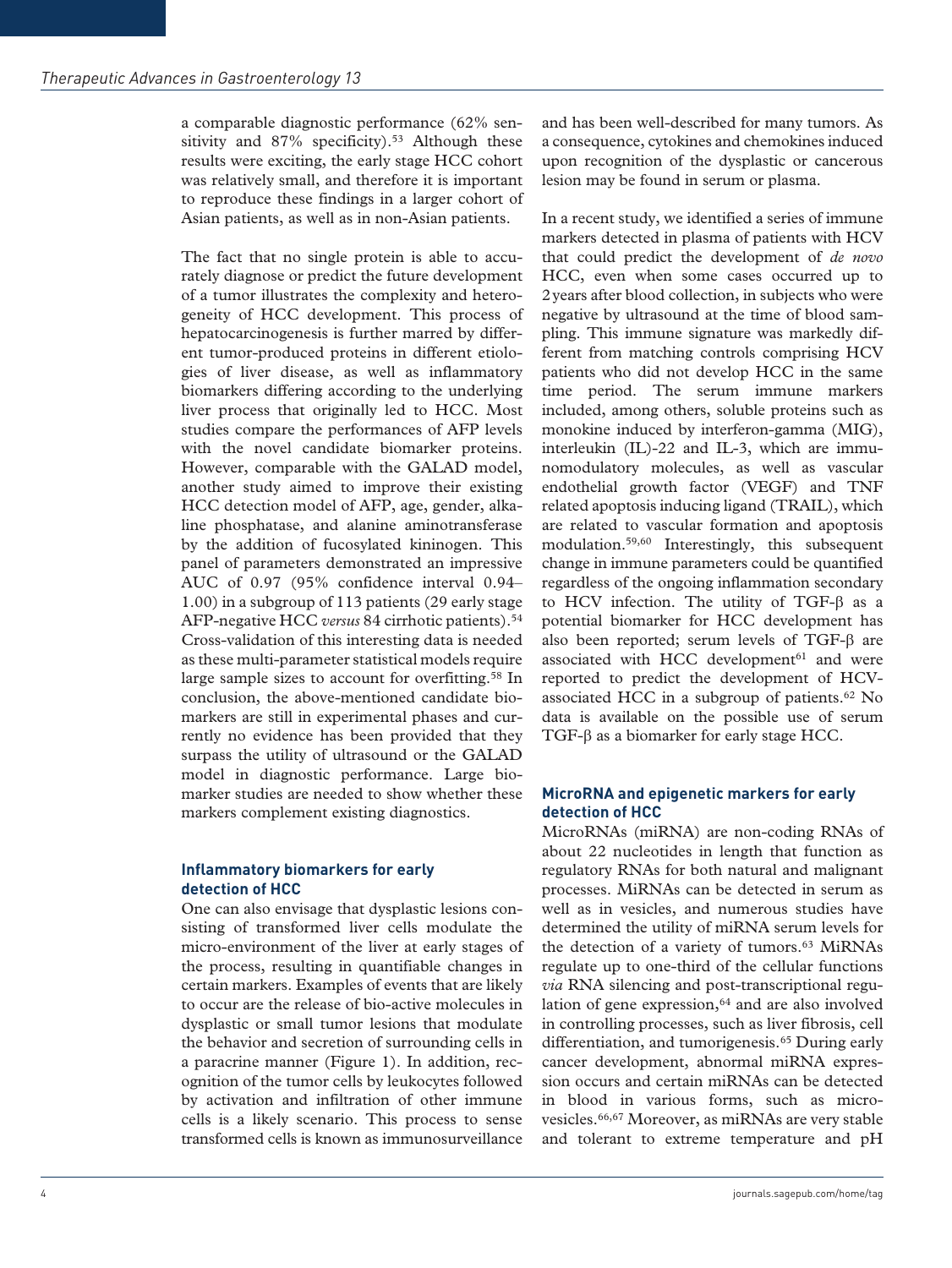

| <b>Performance of HCC biomarkers in:</b>                               | Pre-cancer                                                      | <b>Early stage</b>                                               | <b>Advanced stage</b>                                          |
|------------------------------------------------------------------------|-----------------------------------------------------------------|------------------------------------------------------------------|----------------------------------------------------------------|
| Order of importance of biomarker producing cells                       | Hepatic stellate cell<br>$>$ Lymphocytes $>$<br>Malignant cells | Malignant cells $>$<br>Hepatic stellate cells $>$<br>Lymphocytes | Malignant cells $>$<br>Hepatic stellate cells ><br>Lymphocytes |
| AFP, AFP-L3, DCP and the GALAD model                                   | Not validated                                                   | Validated in large<br>multicenter trials                         | Validated in large<br>multicenter trials                       |
| <b>Protein markers</b><br>(i.e. Glypican-3, Golgi protein 73, AKR1B10) | Not well studied                                                | Not validated                                                    | Not validated                                                  |
| <b>Inflammatory markers</b><br>(Interleukins and angiogenic factors)   | Not validated                                                   | Not validated                                                    | Not validated                                                  |
| <b>MircoRNA</b><br>(i.e. microRNA-122, microRNA-21)                    | Not validated                                                   | Not validated                                                    | Not validated                                                  |
| <b>Epigenetic markers</b>                                              | Not well studied                                                | Not validated                                                    | Not validated                                                  |

**Figure 1.** Hepatocellular carcinoma (HCC) development and corresponding diagnostic utility of well-known and novel circulating biomarkers for detection of precancerous HCC, early stage HCC and advanced stage HCC.

levels,68 they are suitable for detection in various bodily fluids, such as serum and urine. MiRNAs are measured by polymerase chain reaction, whereas protein biomarkers are generally detected by immunoassay or mass spectrometry.

Studies on miRNA for accurate HCC detection have shown that panels of multiple miRNAs $69-71$ have better diagnostic performance than a single miRNA.72–75 The majority of these studies included predominantly Asian individuals with chronic HBV infection, and only a few studies report on their utility for early HCC detection. One such study (in 166 HCC patients) identified a panel comprised of miR-122-5p, miR-100-5p, miR-125b-5p, miR-885-5p, and miR-148a-3p, that differentiated early stage HCC from healthy individuals, but not from those with risk factors like viral hepatitis or cirrhosis.<sup>71</sup> Only one study assessed whether circulating miRNAs were able to detect HCC prior to detection by imaging. This retrospective study detected HCC 12months before imaging with a low sensitivity, but with a high specificity (30% and 85%, respectively) and measured the following miRNA panel: miR-29a, miR-29c, miR-133a, miR-143, miR-145, miR-192, and miR-505.76 Although miRNAs offer potential for early detection, few studies found a consistent set of miRNAs that correlate with early stage HCC in multiple studies. Only miRNA-122 and miRNA-21 – both dysregulated in liver diseases – have been reproduced so far in different studies.71,77–79 To appreciate the utility of miRNA for early HCC detection, standardization of the assays, improved sensitivity, and cross-validation in all etiologies are needed.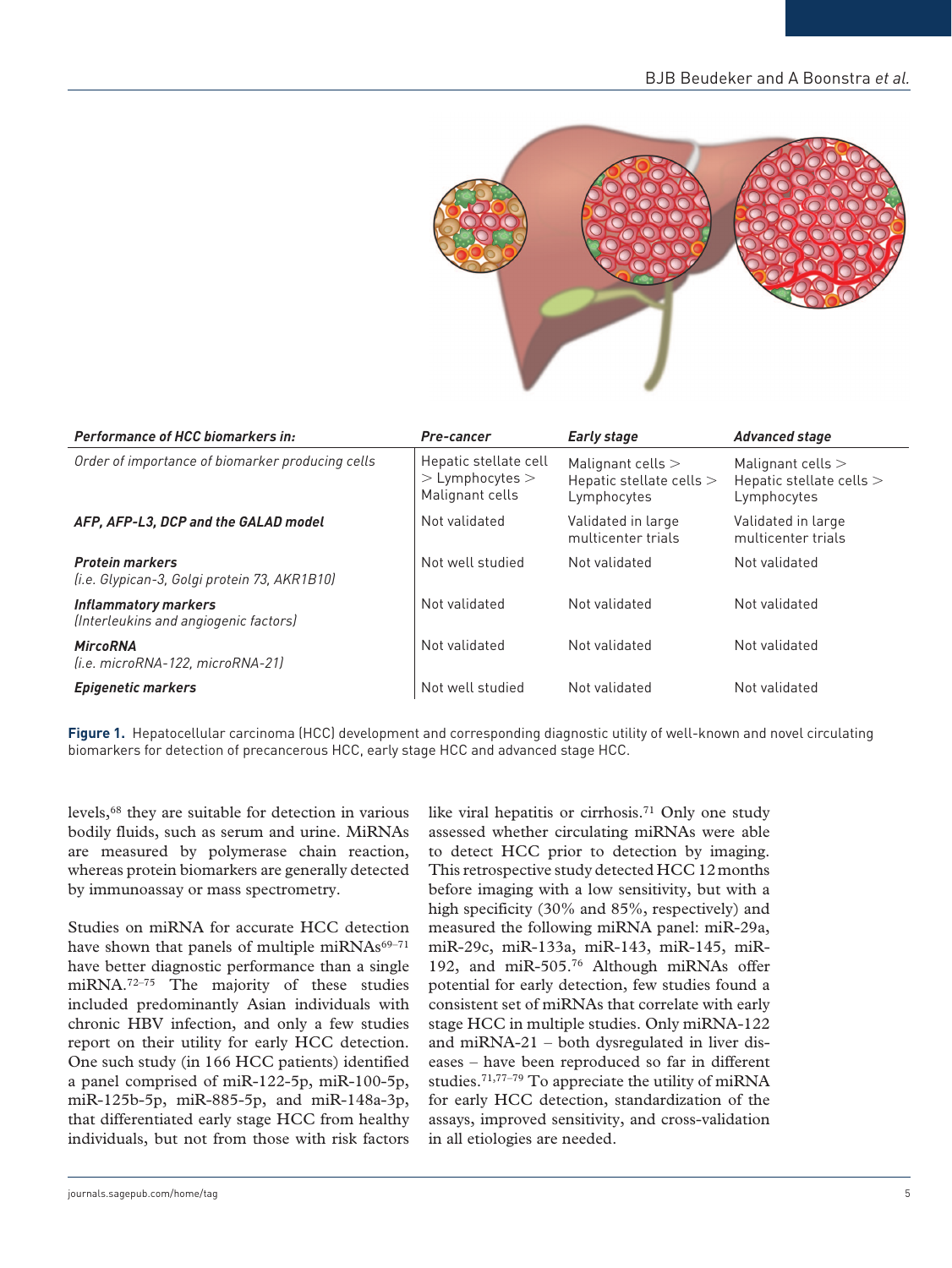Recently, epigenetic markers have also been included in studies as candidate biomarkers for HCC. A study in the United States with 95 HCC patients and 51 cirrhotic controls showed that a methylated DNA marker panel had a diagnostic sensitivity of 75% for solitary HCCs smaller than 2cm and a sensitivity of 93% for solitary early stage HCC smaller than 5cm. The panel examined the homeobox A1, empty spiracles homeobox 1, AK055957, endothelin-converting enzyme 1, phosphofructokinase, and C-type lectin domain containing 11A genes, normalized by beta-1,3-galactosyltransferase.<sup>80</sup> In addition, the discovery of highly chemically stable 5-hydroxymethylcytosine proved an interesting tool for measuring circulating cell-free tumor DNA.81 A Chinese group identified a panel of 32 genes implicated in HCC, HBV, or hepatic fibrosis, and they used this in a weighted model to differentiate HCC from chronic hepatitis or liver cirrhosis.<sup>82</sup> In their validation cohort of 220 early HCC *versus* 129 controls, the diagnostic model achieved 83% sensitivity and 67% specificity in distinguishing early stage HCC from control patients with HBV or liver cirrhosis.83 Genetic markers are an attractive technique as they potentially detect disease specific components, such as circulating tumor DNA. Such markers reflect cancer specific traits and may guide clinical practice. However, these assays are still only applied in the research field, and standardization of this technique is needed. Furthermore, the sensitivity and specificity of genetic markers will have to improve before validation in global trials.

### **Concluding remarks**

Surveillance markers that detect curable HCC are needed. A marker that detects tumors earlier than a 6-month period before the tumor is visible by imaging allows for early curative therapy. Moreover, it will identify patients who are not at risk and thus do not need close monitoring. Such a marker will reduce mortality, discomfort, and cost. Current surveillance programs rely on ultrasound, which has an acceptable sensitivity for more advanced stages of HCC. However, it may take years for a liver nodule to progress to a radiologically "visible" HCC<sup>84</sup> and detection of early stage tumors is unsatisfactory, particularly in patients with nodular cirrhotic livers or obesity. Also, HCC screening by ultrasound is often not implemented in areas with limited resources.<sup>14,85</sup> A cost-effective and non-invasive biomarker for

early HCC detection is therefore essential. It will have to perform consistently across gender and ethnic groups and must not affected by the presence of common risk factors of HCC, like cirrhosis or fulminant hepatitis virus infection.

AFP is a poor predictor of early HCC development; however, when combined with age, gender, AFP-L3, and DCP (GALAD model) it comes of age, shown in Figure 1. This robust statistical model displays good performance, in various etiologies of HCC, for early stage HCC and it potentially detects HCC prior to detection by imaging.33 A disadvantage, which is common to all serologic approaches to early diagnosis, is that although the marker may suggest that an HCC has developed, the actual diagnosis is made by imaging and thus confirmation is required for further clinical management. Data on the utility of other protein markers in surveillance is lagging behind; this is true for the candidate protein markers like glypican-3, but also immune markers, miRNA, and epigenetic markers, and it is likely that in the years to come further optimization of the biomarker panels for early HCC will be reported. One way to improve the performance of a biomarker is by increasing its sensitivity by making use of so-called liquid biopsies. This noninvasive approach utilizes the detection of biomarkers in bodily fluids, such as tumor fragments (circulating cell-free DNA, miRNA, nucleic acids) circulating tumor cells, and excreted vesicles containing proteins and genetic material.86–88 These markers have the advantage of being tumor specific, and may reflect the intratumoral heterogeneity and evolution that we normally cannot detect *via* other serological markers. Ideally, HCC is detected *via* tissue biopsy, however, HCCs are highly vascularized and even fine needle aspirates can induce tumor hemorrhaging.89 Others consider sampling error or needle tract seeding of HCC cells as important limitations.<sup>90</sup> These issues are not relevant when collecting liquid biopsies.

Identification of a new biomarkers for early detection of HCC is clearly complicated by the heterogeneity of the tumors as well as the diverse patient populations. The heterogeneity caused by different etiologies, involvement of environmental factors (such as aflatoxin), but also genetic factors, as shown by the identification of susceptibility single nucleotide polymorphisms for HCC, need to be taken into account in biomarker studies.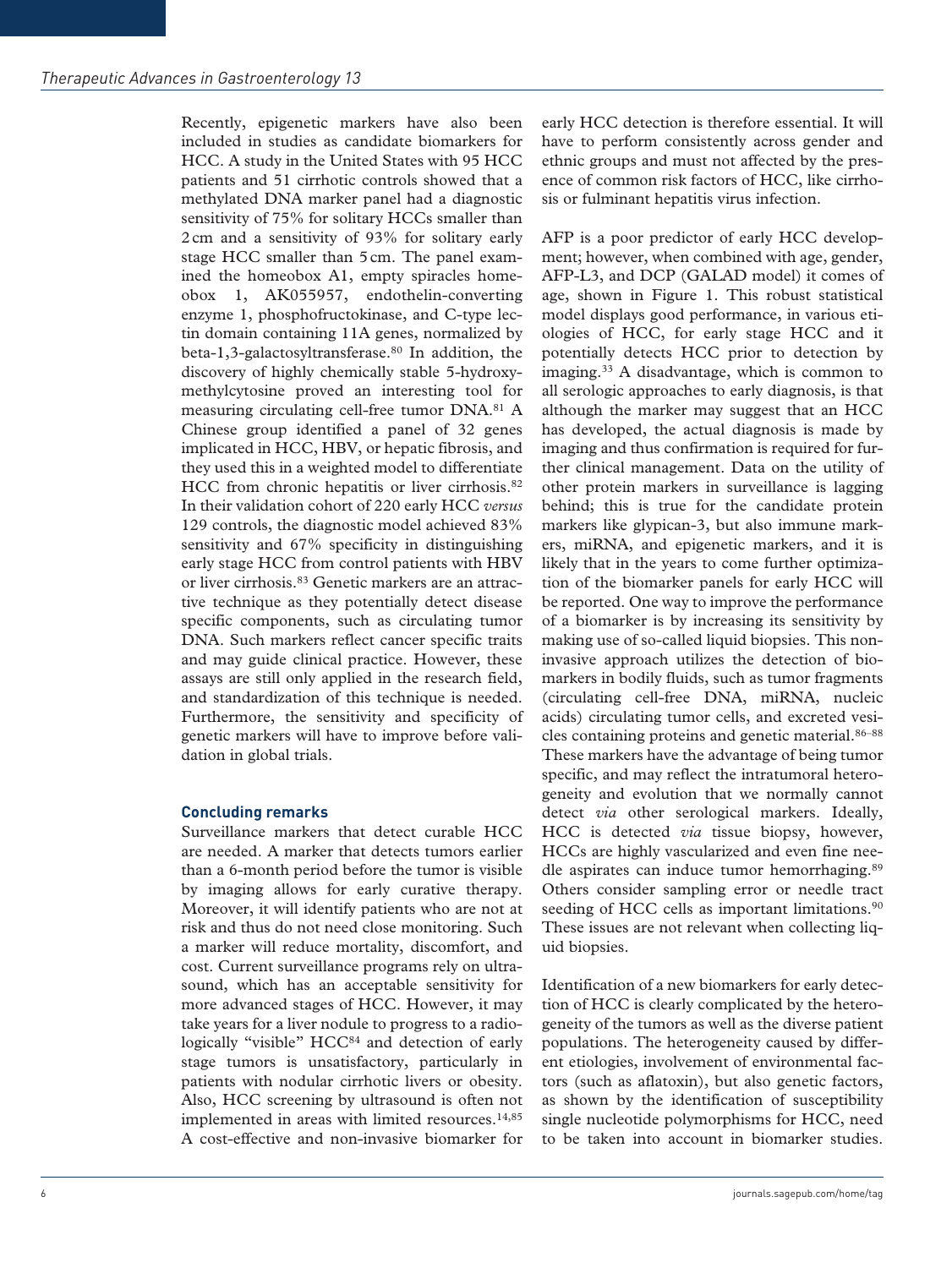Their performance will need to be validated in appropriate clinically relevant control groups with biopsy-proven diagnosis and in prospective cohorts of representative size and statistical power. Candidate markers require international validation using standardized methodology that allow for global adoption of these techniques in clinical practice. Furthermore, new markers can deepen our understanding of the pathogenesis of HCC, further classify HCC subtypes, and identify novel treatment targets.

#### **Acknowledgements**

The authors would like to thank José Debes for the insightful discussions and constructive criticism of the manuscript.

#### **Funding**

The authors disclosed receipt of the following financial support for the research, authorship, and/or publication of this article: This study was supported by the European-Latin American ESCALON consortium, funded by the EU Horizon2020 program, project number 825510 and financial support was provided by the TKI Health~Holland program, project number EMCLSH19019. The funding sources did not have any influence on the search, analysis, and interpretation of the data, writing of the review or the decision to submit for publication.

#### **Conflict of interest statement**

The authors declare that there is no conflict of interest.

#### **ORCID iD**

Boris J. B. Beudeker **b** [https://orcid.org/0000-](https://orcid.org/0000-0003-3830-6366) 0003-3830-6366

#### **References**

- 1. Yang JD, Hainaut P, Gores GJ*, et al*. A global view of hepatocellular carcinoma: trends, risk, prevention and management. *Nat Rev Gastroenterol Hepatol* 2019; 16: 589–604.
- 2. Fitzmaurice C, Allen C, Barber RM*, et al*. Global, regional, and national cancer incidence, mortality, years of life lost, years lived with disability, and disability-adjusted life-years for 32 cancer groups, 1990 to 2015: a systematic analysis for the global burden of disease study. *JAMA Oncol* 2017; 3: 524–548.
- 3. Ghouri YA, Mian I and Rowe JH. Review of hepatocellular carcinoma: epidemiology, etiology, and carcinogenesis. *J Carcinog* 2017; 16: 1.
- 4. Zhang DY and Friedman SL. Fibrosis-dependent mechanisms of hepatocarcinogenesis. *Hepatology* 2012; 56: 769–775.
- 5. Thiele M, Gluud LL, Fialla AD*, et al*. Large variations in risk of Hepatocellular Carcinoma and mortality in treatment naïve hepatitis B patients: systematic review with meta-analyses. *PLoS One* 2014; 9: e107177.
- 6. Neuveut C, Wei Y and Buendia MA. Mechanisms of HBV-related hepatocarcinogenesis. *J Hepatol* 2010; 52: 594–604.
- 7. Torre LA, Bray F, Siegel RL*, et al*. Global cancer statistics, 2012. *CA Cancer J Clin* 2015; 65: 87–108.
- 8. Debes JD, Chan AJ, Balderramo D*, et al*. Hepatocellular carcinoma in South America: evaluation of risk factors, demographics and therapy. *Liver Int* 2018; 38: 136–143.
- 9. Plentz RR, Park YN, Lechel A*, et al*. Telomere shortening and inactivation of cell cycle checkpoints characterize human hepatocarcinogenesis. *Hepatology* 2007; 45: 968–976.
- 10. Ko E, Seo HW and Jung G. Telomere length and reactive oxygen species levels are positively associated with a high risk of mortality and recurrence in hepatocellular carcinoma. *Hepatology* 2018; 67: 1378–1391.
- 11. Levrero M and Zucman-Rossi J. Mechanisms of HBV-induced hepatocellular carcinoma. *J Hepatol* 2016; 64(Suppl. 1): S84–S101.
- 12. Colli A, Fraquelli M, Casazza G*, et al*. Accuracy of ultrasonography, spiral CT, magnetic resonance, and alpha-fetoprotein in diagnosing hepatocellular carcinoma: a systematic review. *Am J Gastroenterol* 2006; 101: 513–523.
- 13. Bruix J and Sherman M; Practice Guidelines Committee, American Association for the Study of Liver Diseases. Management of hepatocellular carcinoma. *Hepatology* 2005; 42: 1208–1236.
- 14. Robinson A, Ohri A, Liu B*, et al*. One in five hepatocellular carcinoma patients in the United States are Hispanic while less than 40% were eligible for liver transplantation. *World J Hepatol* 2018; 10: 956–965.
- 15. Miyahara K, Nouso K and Yamamoto K. Chemotherapy for advanced hepatocellular carcinoma in the sorafenib age. *World J Gastroenterol* 2014; 20: 4151–4159.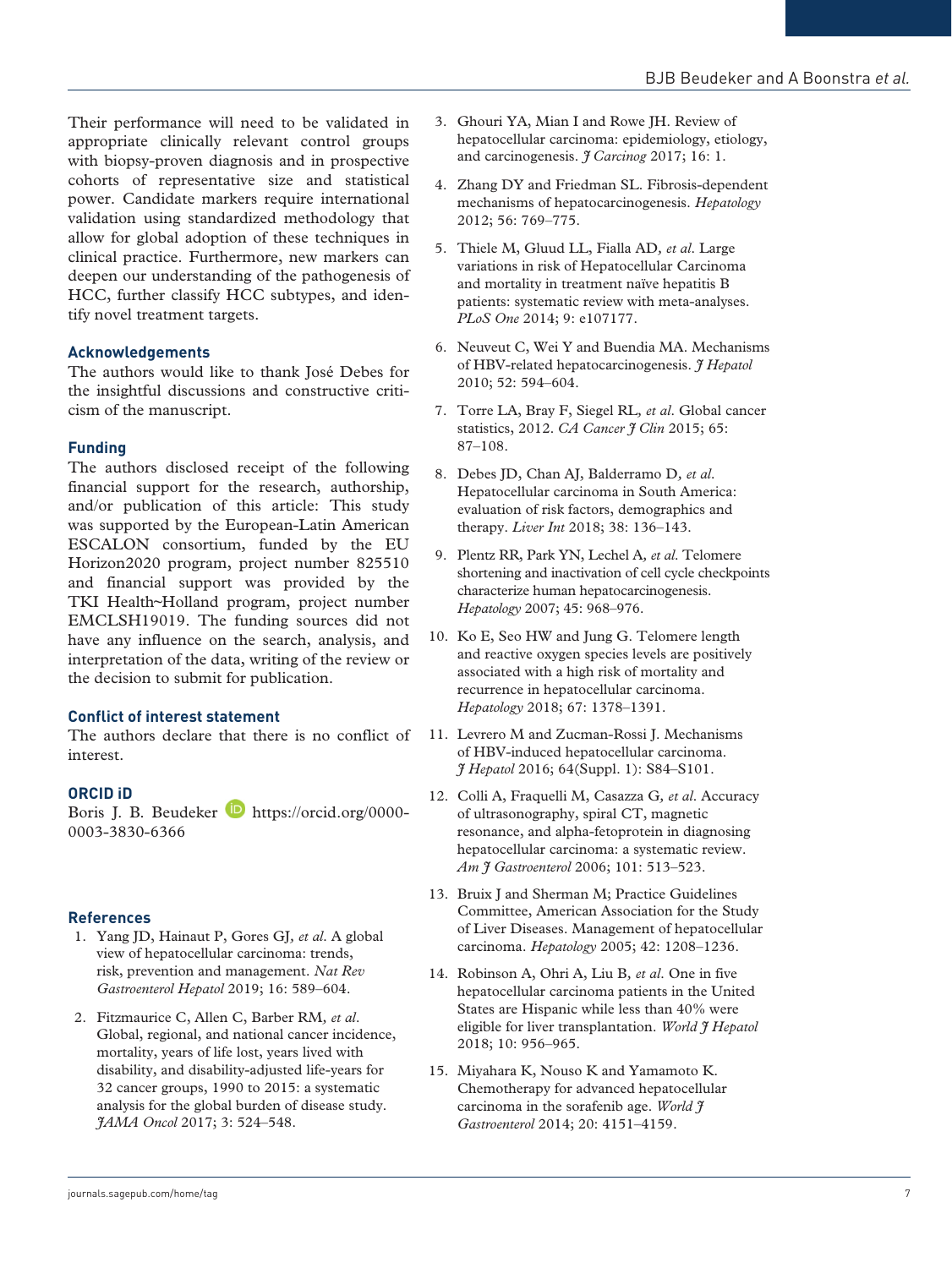- 16. Lamarca A, Hubner RA, Ryder WD*, et al*. Second-line chemotherapy in advanced biliary cancer: a systematic review. *Ann Oncol* 2014; 25: 2328–2338.
- 17. Singal AG, Pillai A and Tiro J. Early detection, curative treatment, and survival rates for hepatocellular carcinoma surveillance in patients with cirrhosis: a meta-analysis. *PLoS Med* 2014; 11: e1001624.
- 18. Marrero JA, Kulik LM, Sirlin CB*, et al*. Diagnosis, staging, and management of hepatocellular carcinoma: 2018 practice guidance by the American Association for the Study of Liver Diseases. *Hepatology* 2018; 68: 723–750.
- 19. Heimbach JK, Kulik LM, Finn RS*, et al*. AASLD guidelines for the treatment of hepatocellular carcinoma. *Hepatology* 2018; 67: 358–380.
- 20. European Association for the Study of the Liver. EASL clinical practice guidelines: management of hepatocellular carcinoma. *J Hepatol* 2018; 69: 182–236.
- 21. Omata M, Cheng AL, Kokudo N*, et al*. Asia–Pacific clinical practice guidelines on the management of hepatocellular carcinoma: a 2017 update. *Hepatol Int* 2017; 11: 317–370.
- 22. Chan SL, Mo F, Johnson PJ*, et al*. Performance of serum α-fetoprotein levels in the diagnosis of hepatocellular carcinoma in patients with a hepatic mass. *HPB (Oxford)*. 2014; 16: 366–372.
- 23. Lok AS, Sterling RK, Everhart JE*, et al*. Des-γ-carboxy prothrombin and  $α$ -fetoprotein as biomarkers for the early detection of hepatocellular carcinoma. *Gastroenterology* 2010; 138: 493–502.
- 24. Choi J, Kim GA, Han S*, et al*. Longitudinal assessment of three serum biomarkers to detect very early-stage hepatocellular carcinoma. *Hepatology* 2019; 69: 1983–1994.
- 25. Tzartzeva K, Obi J, Rich NE*, et al*. Surveillance imaging and alpha fetoprotein for early detection of hepatocellular carcinoma in patients with cirrhosis: a meta-analysis. *Gastroenterology* 2018; 154: 1706–1718.e1.
- 26. Leerapun A, Suravarapu SV, Bida JP*, et al*. The utility of lens culinaris agglutinin-reactive alphafetoprotein in the diagnosis of hepatocellular carcinoma: evaluation in a United States referral population. *Clin Gastroenterol Hepatol* 2007; 5: 394–402.
- 27. Sato Y, Nakata K, Kato Y*, et al*. Early recognition of hepatocellular carcinoma based on altered profiles of alpha-fetoprotein. *N Engl J Med* 1993; 328: 1802–1806.
- 28. Hamamura K, Shiratori Y, Shiina S*, et al*. Unique clinical characteristics of patients with hepatocellular carcinoma who present with high plasma des-γ-carboxy prothrombin and low serum α-fetoprotein. *Cancer* 2000; 88: 1557–1564.
- 29. Marrero JA, Su GL, Wei W*, et al*. Desgamma carboxyprothrombin can differentiate hepatocellular carcinoma from nonmalignant chronic liver disease in American patients. *Hepatology* 2003; 37: 1114–1121.
- 30. Kokudo N, Hasegawa K, Akahane M*, et al*. Evidence-based clinical practice guidelines for hepatocellular carcinoma: the Japan Society of Hepatology 2013 update (3rd JSH-HCC guidelines). *Hepatol Res* 2015; 45.
- 31. Nakamura S, Nouso K, Sakaguchi K*, et al*. Sensitivity and specificity of des-gamma-carboxy prothrombin for diagnosis of patients with hepatocellular carcinomas varies according to tumor size. *Am*  $\tilde{\tau}$  *Gastroenterol* 2006; 101: 2038–2043.
- 32. Johnson PJ, Pirrie SJ, Cox TF*, et al*. The detection of hepatocellular carcinoma using a prospectively developed and validated model based on serological biomarkers. *Cancer Epidemiol Biomarkers Prev* 2014; 23: 144–153.
- 33. Yang JD, Addissie BD, Mara KC*, et al*. GALAD score for hepatocellular carcinoma detection in comparison with liver ultrasound and proposal of Galadus score. *Cancer Epidemiol Biomarkers Prev* 2019; 28: 531–538.
- 34. Berhane S, Johnson PJ, Tada T*, et al*. Serial changes in serum biomarkers (GALAD model) prior to detection of HCC by ultrasound surveillance; application of statistical process control methodology. *J Hepatol* 2017; 66: S628.
- 35. Addissie BD, Yang JD, Mara K*, et al*. Proposal of GALADUS Score: combining liver ultrasound with serum based biomarkers for hepatocellular carcinoma surveillance. *Hepatology* 2017; 66: 121A-122A.
- 36. Berhane S, Toyoda H, Tada T*, et al*. Role of the GALAD and BALAD-2 serologic models in diagnosis of hepatocellular carcinoma and prediction of survival in patients. *Clin Gastroenterol Hepatol* 2016; 14: 875–886.e6.
- 37. Capurro M, Wanless IR, Sherman M*, et al*. Glypican-3: a novel serum and histochemical marker for hepatocellular carcinoma. *Gastroenterology* 2003; 125: 89–97.
- 38. Xu D, Su C, Sun L*, et al*. Performance of serum glypican 3 in diagnosis of hepatocellular carcinoma: a meta-analysis. *Ann Hepatol* 2019; 18: 58–67.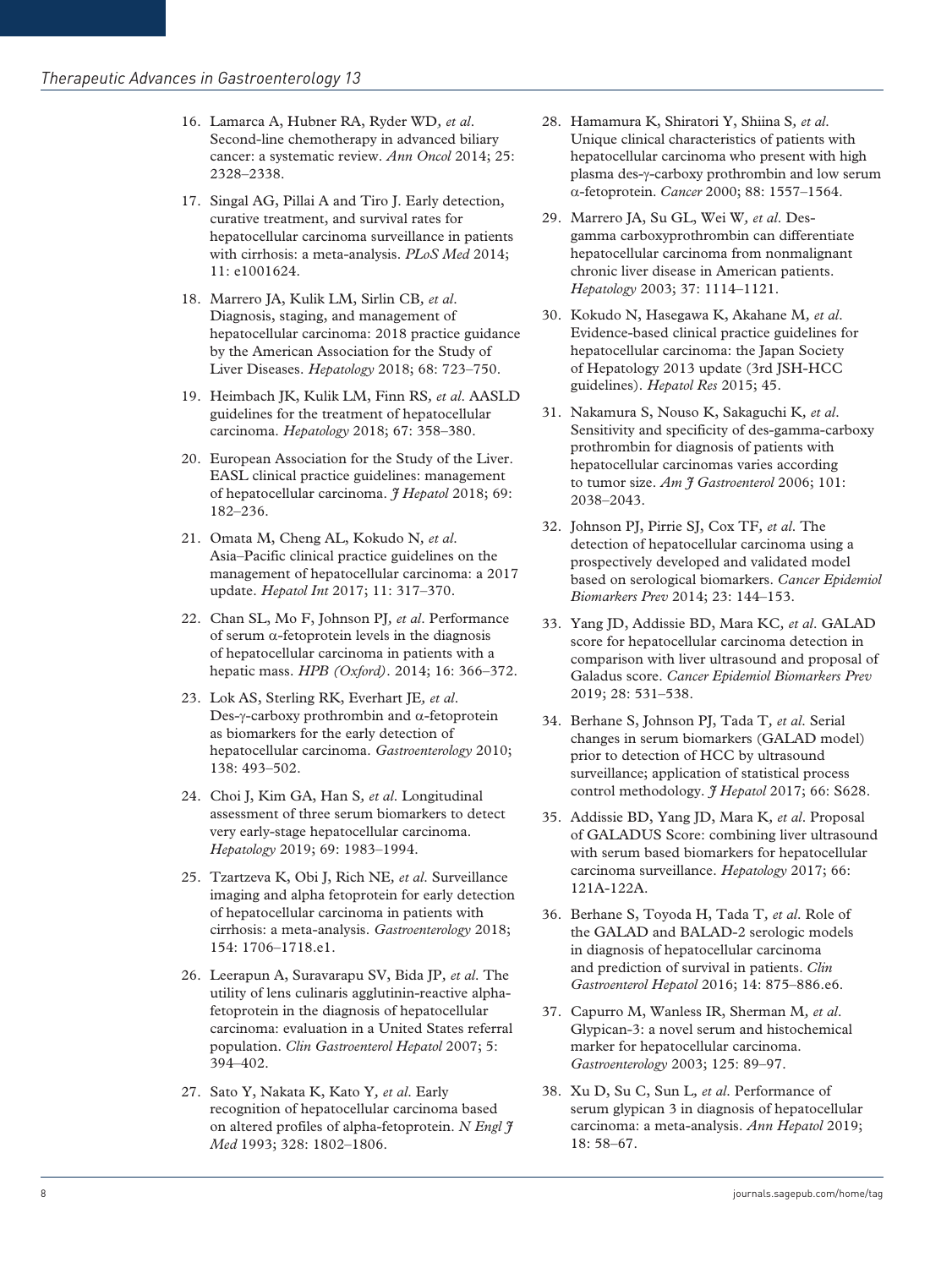- 39. Trerotoli P, Fransvea E, Angelotti U*, et al*. Tissue expression of squamous cellular carcinoma antigen (SCCA) is inversely correlated to tumor size in HCC. *Mol Cancer* 2009; 8: 29.
- 40. Mossad NA, Mahmoud EH, Osman EA*, et al*. Evaluation of squamous cell carcinoma antigenimmunoglobulin M complex (SCCA-IGM) and alpha-L-fucosidase (AFU) as novel diagnostic biomarkers for hepatocellular carcinoma. *Tumor Biol* 2014; 35: 11559–11564.
- 41. Cagnin M, Biasiolo A, Martini A*, et al*. Serum squamous cell carcinoma antigen-immunoglobulin M complex levels predict survival in patients with cirrhosis. *Sci Rep* 2019; 9: 20126.
- 42. Anborgh PH, Mutrie JC, Tuck AB*, et al*. Role of the metastasis-promoting protein osteopontin in the tumour microenvironment. *J Cell Mol Med* 2010; 14: 2037–2044.
- 43. Shang S, Plymoth A, Ge S*, et al*. Identification of osteopontin as a novel marker for early hepatocellular carcinoma. *Hepatology* 2012; 55: 483–490.
- 44. Sun BS, Dong QZ, Ye QH*, et al*. Lentiviralmediated miRNA against osteopontin suppresses tumor growth and metastasis of human hepatocellular carcinoma. *Hepatology* 2008; 48: 1834–1842.
- 45. Sun T, Tang Y, Sun D*, et al*. Osteopontin versus alpha-fetoprotein as a diagnostic marker for hepatocellular carcinoma: a meta-analysis. *Onco Targets Ther* 2018; 11: 8925–8935.
- 46. da Costa AN, Plymoth A, Santos-Silva D*, et al*. Osteopontin and latent-TGF β binding-protein 2 as potential diagnostic markers for HBV-related hepatocellular carcinoma. *Int J Cancer* 2015; 136: 172–181.
- 47. Marrero JA, Romano PR, Nikolaeva O*, et al*. GP73, a resident golgi glycoprotein, is a novel serum marker for hepatocellular carcinoma. *J Hepatol* 2005; 43: 1007–1012.
- 48. Gruden G, Carucci P, Lolli V*, et al*. Serum heat shock protein 27 levels in patients with hepatocellular carcinoma. *Cell Stress Chaperones* 2013; 18: 235–241.
- 49. Mao B, Wu W, Davidson G*, et al*. Kremen proteins are Dickkopf receptors that regulate Wnt/β-catenin signalling. *Nature* 2002; 417: 664–667.
- 50. Nomura F, Sogawa K, Noda K*, et al*. Serum anti-Ku86 is a potential biomarker for early detection of hepatitis C virus-related hepatocellular carcinoma. *Biochem Biophys Res Commun* 2012; 421: 837–843.
- 51. Idriss NK, Fakhry M, Imam HM*, et al*. Analysis of lamin B1, vimentin and anti-KU86 as prospective biomarkers of hepatocellular carcinoma in patients with hepatitis C virus infection. *Cell Physiol Biochem* 2019; 52: 595–605.
- 52. Sun S, Poon RTP, Lee NP*, et al*. Proteomics of hepatocellular carcinoma: serum vimentin as a surrogate marker for small tumors. *J Proteome Res* 2010; 9: 1923–1930.
- 53. Ye X, Li C, Zu X*, et al*. A large-scale multicenter study validates Aldo-Keto reductase family 1 member B10 as a prevalent serum marker for detection of hepatocellular carcinoma. *Hepatology* 2019; 69: 2489–2501.
- 54. Wang M, Sanda M, Comunale MA*, et al*. Changes in the glycosylation of kininogen and the development of a kininogen-based algorithm for the early detection of HCC. *Cancer Epidemiol Biomarkers Prev* 2017; 26: 795–803.
- 55. Ge T, Shen Q, Wang N*, et al*. Diagnostic values of alpha-fetoprotein, dickkopf-1, and osteopontin for hepatocellular carcinoma. *Med Oncol* 2015; 32: 59.
- 56. Zhu M, Zheng J, Wu F*, et al*. OPN is a promising serological biomarker for hepatocellular carcinoma diagnosis. *J Med Virol*. Epub ahead of print 11 February 2020. DOI: 10.1002/ jmv.25704.
- 57. Duarte-Salles T, Misra S, Stepien M*, et al*. Circulating osteopontin and prediction of hepatocellular carcinoma development in a large European population. *Cancer Prev Res (Phila)* 2016; 9: 758–765.
- 58. Lever J, Krzywinski M and Altman N. Model selection and overfitting. *Nat Methods* 2016; 13: 703–704.
- 59. Debes JD, van Tilborg M, Groothuismink ZMA*, et al*. Levels of cytokines in serum associate with development of hepatocellular carcinoma in patients with HCV infection treated with directacting antivirals. *Gastroenterology* 2018; 154: 515–517.e3.
- 60. Faillaci F, Marzi L, Critelli R*, et al*. Liver angiopoietin-2 is a key predictor of De Novo or recurrent hepatocellular cancer after Hepatitis C virus direct-acting antivirals. *Hepatology* 2018; 68: 1010–1024.
- 61. Lu WQ, Qiu JL, Huang ZL*, et al*. Enhanced circulating transforming growth factor beta 1 is causally associated with an increased risk of hepatocellular carcinoma: a mendelian randomization meta-analysis. *Oncotarget* 2016; 7: 84695–84704.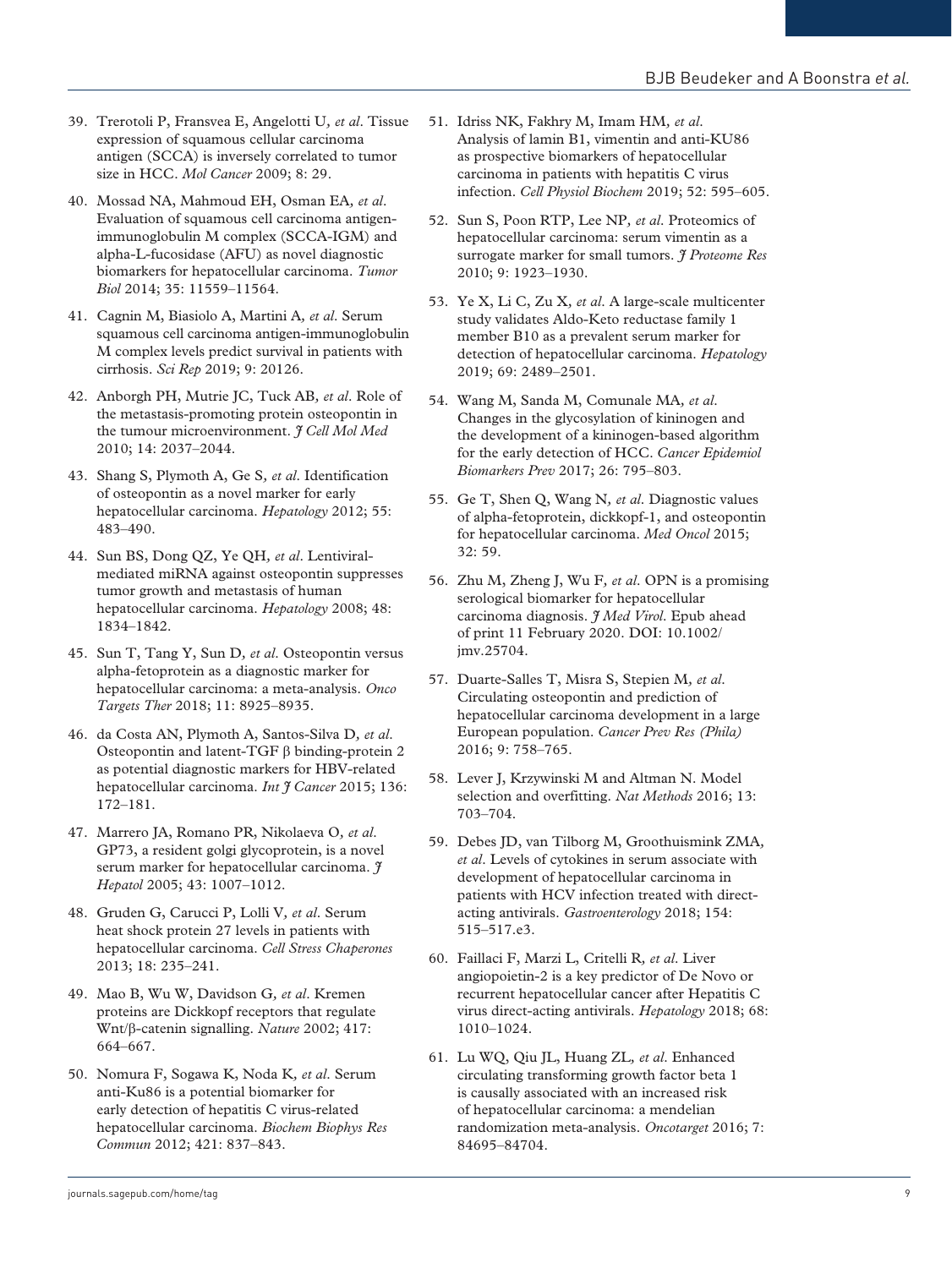- 62. Watanabe Y, Iwamura A, Shimada YJ*, et al*. Transforming growth factor-β1 as a predictor for the development of hepatocellular carcinoma: a nested case–controlled study. *EBioMedicine* 2016; 12: 68–71.
- 63. Niveditha D, Jasoria M, Narayan J*, et al*. Common and unique microRNAs in multiple carcinomas regulate similar network of pathways to mediate cancer progression. *Sci Rep* 2020; 10: 2331.
- 64. Croce CM. Causes and consequences of microRNA dysregulation in cancer. *Nat Rev Genet* 2009; 10: 704–714.
- 65. Inui M, Martello G and Piccolo S. MicroRNA control of signal transduction. *Nat Rev Mol Cell Biol* 2010; 11: 252–263.
- 66. Giordano S and Columbano A. MicroRNAs: new tools for diagnosis, prognosis, and therapy in hepatocellular carcinoma? *Hepatology* 2013; 57: 840–847.
- 67. Arrese M, Eguchi A and Feldstein AE. Circulating microRNAs: emerging biomarkers of liver disease. *Semin Liver Dis* 2015; 35: 43–54.
- 68. Chen X, Ba Y, Ma L*, et al*. Characterization of microRNAs in serum: a novel class of biomarkers for diagnosis of cancer and other diseases. *Cell Res* 2008; 18: 997–1006.
- 69. Zhou J, Yu L, Gao X*, et al*. Plasma microRNA panel to diagnose Hepatitis B virus–related hepatocellular carcinoma. *J Clin Oncol* 2011; 29: 4781–4788.
- 70. Tan Y, Ge G, Pan T*, et al*. A serum microRNA panel as potential biomarkers for hepatocellular carcinoma related with hepatitis B virus. *PLoS One* 2014; 9: e107986.
- 71. Jin Y, Wong YS, Goh BKP, *et al*. Circulating microRNAs as potential diagnostic and prognostic biomarkers in hepatocellular carcinoma. *Sci Rep* 2019; 9: 10464.
- 72. Moradi N, Paryan M, Khansarinejad B*, et al*. Plasma level of miR-5193 as a novel biomarker for diagnosis of HBV-related hepatocellular carcinoma. *Hepat Mon* 2019; 19: e84455.
- 73. Li T, Yin J, Yuan L*, et al*. Downregulation of microRNA-139 is associated with hepatocellular carcinoma risk and short-term survival. *Oncol Rep* 2014; 31: 1699–1706.
- 74. Yu F, Lu Z, Chen B*, et al*. microRNA-150: a promising novel biomarker for Hepatitis B virusrelated hepatocellular carcinoma. *Diagn Pathol* 2015; 10: 129.
- 75. Chen S, Chen H, Gao S*, et al*. Differential expression of plasma microRNA-125b in hepatitis B virus-related liver diseases and diagnostic potential for hepatitis B virus-induced hepatocellular carcinoma. *Hepatol Res* 2017; 47: 312–320.
- 76. Lin XJ, Chong Y, Guo ZW*, et al*. A serum microRNA classifier for early detection of hepatocellular carcinoma: a multicentre, retrospective, longitudinal biomarker identification study with a nested case-control study. *Lancet Oncol* 2015; 16: 804–815.
- 77. Tomimaru Y, Eguchi H, Nagano H*, et al*. Circulating microRNA-21 as a novel biomarker for hepatocellular carcinoma. *J Hepatol* 2012; 56: 167–175.
- 78. Zhou J, Yu L, Gao X*, et al*. Plasma microRNA panel to diagnose hepatitis B virus-related hepatocellular carcinoma. *J Clin Oncol* 2011; 29: 4781–4788.
- 79. Bihrer V, Waidmann O, Friedrich-Rust M*, et al*. Serum microRNA-21 as marker for necroinflammation in Hepatitis C patients with and without hepatocellular carcinoma. *PLoS One* 2011; 6: e26971.
- 80. Kisiel JB, Dukek BA, Kanipakam RVSR*, et al*. Hepatocellular carcinoma detection by plasma methylated DNA: discovery, phase I pilot, and phase II clinical validation. *Hepatology* 2019; 69: 1180–1192.
- 81. Li W, Zhang X, Lu X*, et al*. 5-Hydroxymethylcytosine signatures in circulating cell-free DNA as diagnostic biomarkers for human cancers. *Cell Res* 2017; 27: 1243–1257.
- 82. Cai J, Chen L, Zhang Z*, et al*. Genome-wide mapping of 5-hydroxymethylcytosines in circulating cell-free DNA as a non-invasive approach for early detection of hepatocellular carcinoma. *Gut* 2019; 68: 2195–2205.
- 83. Cai Z, Chen G, Zeng Y*, et al*. Comprehensive liquid profiling of circulating tumor DNA and protein biomarkers in long-term follow-up patients with hepatocellular carcinoma. *Clin Cancer Res* 2019; 25: 5284–5294.
- 84. Sato T, Kondo F, Ebara M*, et al*. Natural history of large regenerative nodules and dysplastic nodules in liver cirrhosis: 28-year follow-up study. *Hepatol Int* 2015; 9: 330–336.
- 85. Goldberg DS, Taddei TH, Serper M*, et al*. Identifying barriers to hepatocellular carcinoma surveillance in a national sample of patients with cirrhosis. *Hepatology* 2017; 65: 864–874.